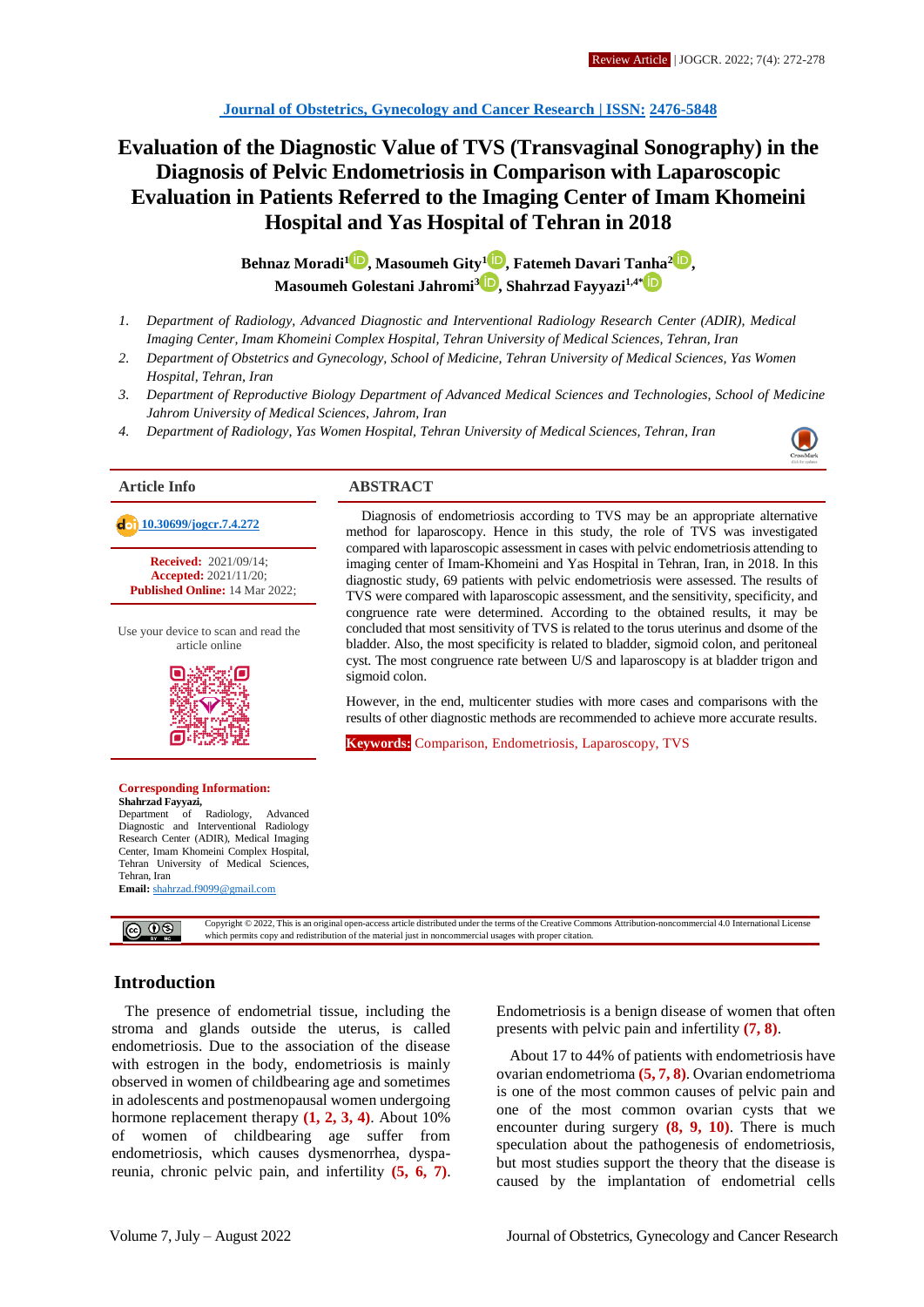returned from the fallopian tubes into the abdominal cavity **(11, 13)**.

One of the diagnostic methods of endometriosis is to use laparoscopy and see endometriotic areas and finally histological examination of these areas. Surgeons and patients are more inclined to laparoscopic treatment rather than open surgery because it is a faster and less invasive procedure. Laparoscopic treatments include endometrioma aspiration, laparoscopic cystictomy, cyst drainage, and catheterization or laser, and even more radical treatments such as removal of part or all of the ovary and sometimes with uterine appendages **(12, 13)**.

Although laparoscopy is the standard diagnostic method for endometriosis, possible complications in laparoscopic treatment include possible damage to other organs by laparoscopic devices, while the risk of infection, bleeding, postoperative illness, long-term hospitalization, ileus, deep vein thrombosis and other medical problems following laparotomy are common **(14, 15, 16)** . Laparoscopic treatment is also expensive and carries the risk of surgery **(17)**.

Visual examination of the pelvis, as well as limitations such as the diagnosis of posterior pelvic, intestinal, and bladder involvement in endometriosis have led to the significant use of imaging techniques to treat and diagnose the disease. The advantages of using imaging techniques in the diagnosis of endometriosis include greater availability and acceptance for women and quick and cost-effective conclusions compared to surgical procedures. However, imaging methods depend on the skill of the operator and the extent of access to proper radiology facilities **(18, 19)**.

Transvaginal ultrasound and MRI imaging are widely used in the diagnosis of deep lesions and rectosigmoid involvement. Transvaginal ultrasound is useful in the diagnosis of ovarian endometrioma if the diameter is larger than 2 cm **(18, 20)**. MRI and US imaging (including transabdominal, transvaginal, and transrectal) are the most common diagnostic methods for endometriosis **(21, 22, 23)**. Transvaginal ultrasound is more useful in diagnosing endometriosis than other ovarian cysts **(24, 25)**.

MRI imaging is used in the diagnosis of deep endometriosis lesions and is more effective than other methods in the diagnosis of small lesions **(18, 20)**. Due to the importance of pelvic endometriosis, its complications such as pain and infertility **(26)** and the limited number of studies on this disease in Iran, in this study, we have evaluated the diagnostic value of TVS (Transvaginal sonography) in the diagnosis of pelvic endometriosis compared with laparoscopic evaluation in patients referred to the imaging center of Imam Khomeini Hospital and Yas Hospital of Tehran in 2018.

### **Sampling Method and Sample Size**

The study population was patients with pelvic endometriosis who were referred to the Imaging Center of Imam Khomeini Hospital and Yas Hospital of Tehran in 2018. The patients were suspected of endometriosis because of dysmenorrhea, dyspareunia, infertility, chronic pelvic pain, stable cyst or endometrioma, etc., and at the initial examination did not have a definitive diagnosis other than endometriosis to justify their symptoms. Exclusion criteria were dissatisfaction with the plan and patients with incomplete information.

In this diagnostic observational study, 69 patients with pelvic endometriosis who were referred to the Imaging Center of Imam Khomeini Hospital and Yas Hospital of Tehran in 2018 were randomly selected and entered into the study. All the obtained results were stored as typed ultrasound reports in patients' files to be used both for follow-up and clinical laparoscopic surgery (in the form of surgical description) and for study data. For each patient, the necessary information was collected and recorded from the TVS report in the patient file

The random selection method of data collection in this study was to review the records of patients, transvaginal ultrasound reports, and description of laparoscopic surgery and compare them in patients with endometriosis who underwent laparoscopic surgery. The mentioned information was extracted without mentioning the names of the patients and in a confidential manner, using an alternative numeric code for each patient and their results were evaluated as a group. TVS findings were gathered with the Siemens device and were compared with laparoscopic evaluation in the diagnosis of pelvic endometriosis and the sensitivity and specificity of TVS and the degree of agreement with laparoscopic results were determined.

The present article is part of the dissertation on "Evaluation of the diagnostic value of TVS (Transvaginal sonography) in the diagnosis of pelvic endometriosis in comparison with laparoscopic evaluation in patients referred to the Imaging Center of Imam Khomeini Hospital and Yas Hospital of Tehran in 2018 "In the specialized doctoral program in 2019 with ethics code 9511282001, which has been implemented with the support of Tehran University of Medical Sciences and Health Services.

#### **Findings**

The age of the patients in 29 cases (42%) was less than 35 years and in 40 cases (58%) was over 35 years. The pain was observed in 97.1%, infertility in 18.8% and uterine size above 80 mm in 59.4% of cases. Uterine myometrium echo pattern was homogeneous in 36.2%, heterogeneous in 63.8%, suggestive for adenomyosis in 34.8% and fibromatosis in 13% of cases. The position of the uterus on ultrasound was 88.4% anteverted and 7.2% retroverted. The remaining 4.4% had no uterus and underwent a hysterectomy, which did not fit into the above two categories.

In sonography, 34.8% had unilateral endometrium, 53.6% had bilateral endometrium, and 11.6% had no endometrium. In laparoscopy, 44.9% had unilateral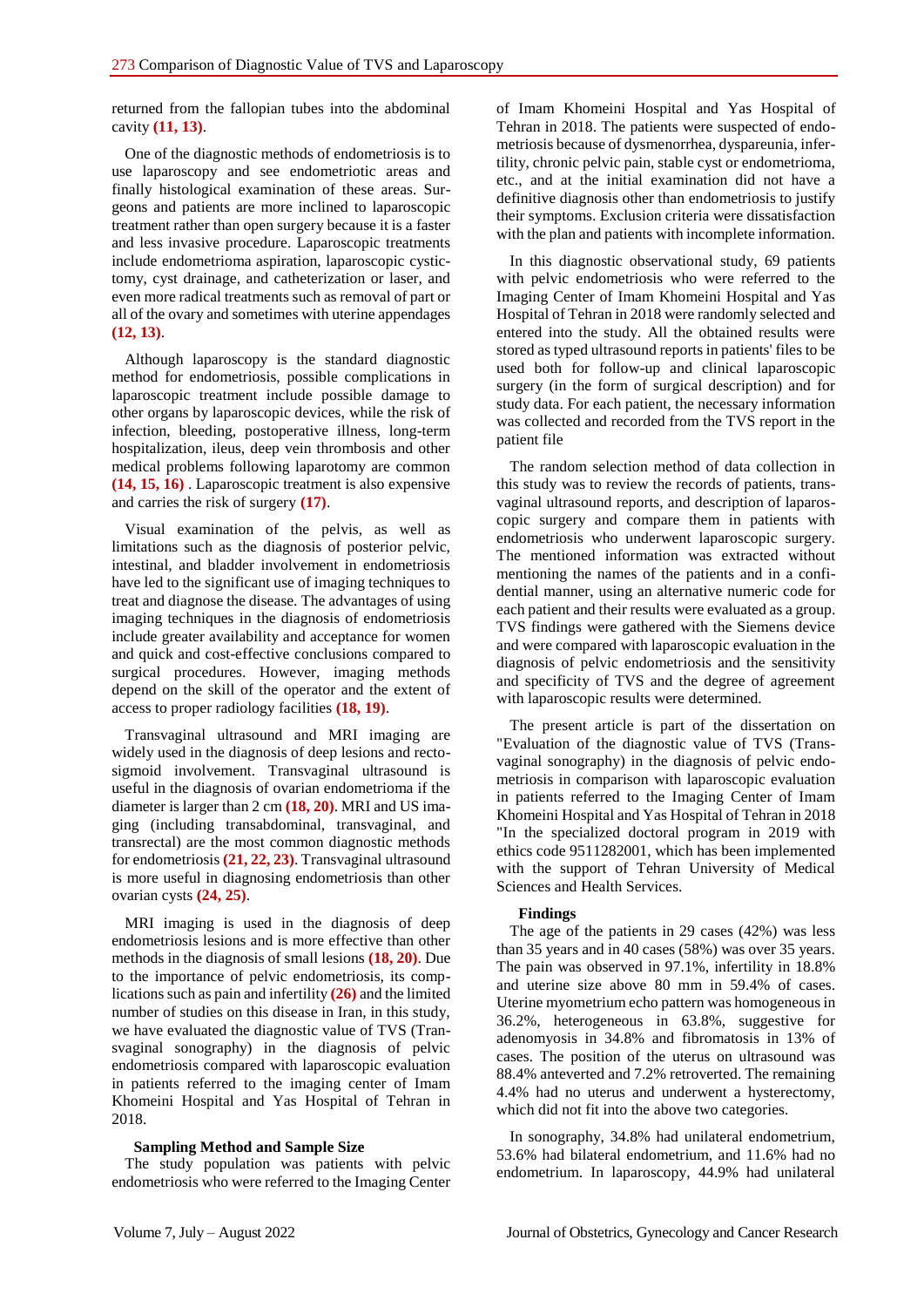endometrium, 43.5% had bilateral endometrium, and 11.6% had no endometrium.

In sonography, 36.2% of patients had a single DIE and 63.8% had multiple DIE. In laparoscopy, 33.3% of patients had single DIE and 50.7% had multiple DIE. 16% of cases were reported in laparoscopy without DIE nodules.

Frequency distribution of the site of involvement as DIE nodules in sonography was seen in 71% of patients, the distribution of which is as follows [\(Table](#page-2-0) [1\)](#page-2-0).

<span id="page-2-0"></span>

|  | Table 1. Comparison of the frequency of DIE based on the location of ultrasound and laparoscopy in patients |  |  |
|--|-------------------------------------------------------------------------------------------------------------|--|--|
|--|-------------------------------------------------------------------------------------------------------------|--|--|

| <b>Laparoscopy</b> | Sonography      |                 |                  |                                     |
|--------------------|-----------------|-----------------|------------------|-------------------------------------|
| <b>Negative</b>    | <b>Positive</b> | <b>Negative</b> | <b>Positive</b>  |                                     |
| $25(36.2\%)$       | 44 (63.8%)      | 20 (29%)        | 49 (71%)         | Nodule DIE                          |
| $23(33.3\%)$       |                 |                 | $25(36.2\%)$     | Single DIE                          |
| $35(50.7\%)$       |                 |                 | 44 (63.8%)       | Multiple DIE                        |
|                    |                 |                 |                  | Anterior compartment                |
| $67(97.1\%)$       | $2(2.9\%)$      | 69 (100%)       | $\mathbf{0}$     | Bladder trigone                     |
| 55 (79.7%)         | 14 (20.3%)      | 58 (84.1%)      | 11 (15.9%)       | <b>Bladder</b> base                 |
| $61(88.4\%)$       | $8(11.6\%)$     | 68 (98.6%)      | $1(1.4\%)$       | Bladder dome                        |
| 69 (100%)          | $\bf{0}$        | 69 (100%)       | $\mathbf{0}$     | Extra peritoneal part of<br>bladder |
| 59 (85.5%)         | $10(14.5\%)$    | $67(97.1\%)$    | $2(2.9\%)$       | Distal ureter                       |
|                    |                 |                 |                  | Posterior compartment               |
| $62(89.9\%)$       | $7(10.1\%)$     | 63 (91.3%)      | 6(8.7%)          | Rectovaginal septum                 |
| $36(52.2\%)$       | 33 (47.8%)      | 40 (58%)        | 29 (42%)         | Uterosacral ligament                |
| 65 (94.2%)         | $4(5.8\%)$      | 66 (95.7%)      | $3(4.3\%)$       | Posterior vaginal fornix            |
| 52 $(75.4\%)$      | $17(24.6\%)$    | 49 (71%)        | 20 (29%)         | Torus uterinus                      |
| 69 (100%)          | $\mathbf{0}$    | 69 (100%)       | $\Omega$         | Posterior vaginal wall              |
| 63(91.3%)          | $6(8.7\%)$      | 63 (91.3%)      | 6(8.7%)          | Lower rectum                        |
| $61 (88.4\%)$      | $8(11.6\%)$     | 56 (81.2%)      | 13 (18.8%)       | Upper rectum                        |
| 29(42%)            | 40(58%)         | 51 (73.9%)      | $18(26.1\%)$     | Rectosigmoid                        |
| 68 (98.6%)         | $1(1.4\%)$      | 69 (100%)       | $\boldsymbol{0}$ | Sigmoid colon                       |
|                    |                 |                 |                  | Other findings                      |
| 56 (81.2%)         | $13(18.8\%)$    | 66 (95.7%)      | 3(4.3%)          | Peritoneal cyst                     |

In the anterior compartment, 15.9% of the bladder base, 1.4% of the bladder dome, 2.9% of the distal ureter; In the posterior compartment, 8.7% of the rectovaginal septum, 42% of the uterosacral ligament, 4.3% of the posterior vaginal fornix, 29% of the torus uterinus, 8.7% of the lower rectum, 18.8% of the upper rectum, 26.1% of the rectosigmoid; in 4.3% of cases peritoneal cysts were seen. The frequency distribution of the site of involvement as DIE nodules in laparoscopy was reported in 63.8% of patients, which are as follows; In the anterior compartment 2.9% of the bladder trigone, 20.9% of the bladder base, 11.6% of the blad-der dome, 14.5% of the distal ureter; In the posterior compartment 10.1% rectovaginal septal involvement, 47.8% uterosacral ligament, 5.8% posterior vaginal fornix, 24.6% torus uterinus, 8.7% lower rectum, 11.6% upper rectum, 58% rectosigmoid, 1.4% of the sigmoid colon and 18.8% of peritoneal cysts were reported.

The mean size of endometriotic nodules varied from 12.7 to 25.6 mm in the patients examined based on ultrasound.

Regarding various findings [\(Table](#page-3-0) 2) in patients, the sensitivity and specificity of ultrasound in the diagnosis of adhesion based on the sliding sign were: in the anterior compartment 33.3% and 53%, and in the posterior compartment 7.1% and 92.7% (including 71.4% and 65.5% in retro cervix And 60% and 86.4% in posterior fundus). Also, the sensitivity and specificity of sonography in diagnosing unilateral endometrium was 83.3% and 90.2%, bilateral endometrium 93.3% and 76.9%, decreased left ovarian mobility 50% and 92.3%, fixed left ovarian mobility 88.5% and 74.4%, decreased right ovarian mobility 100% and 89.6%, fixed right ovarian mobility 84% and 72.7%, diffuse pelvic adhesion 90.2% and 55.6%, and Kissing ovaries 81.8% and 74.5%.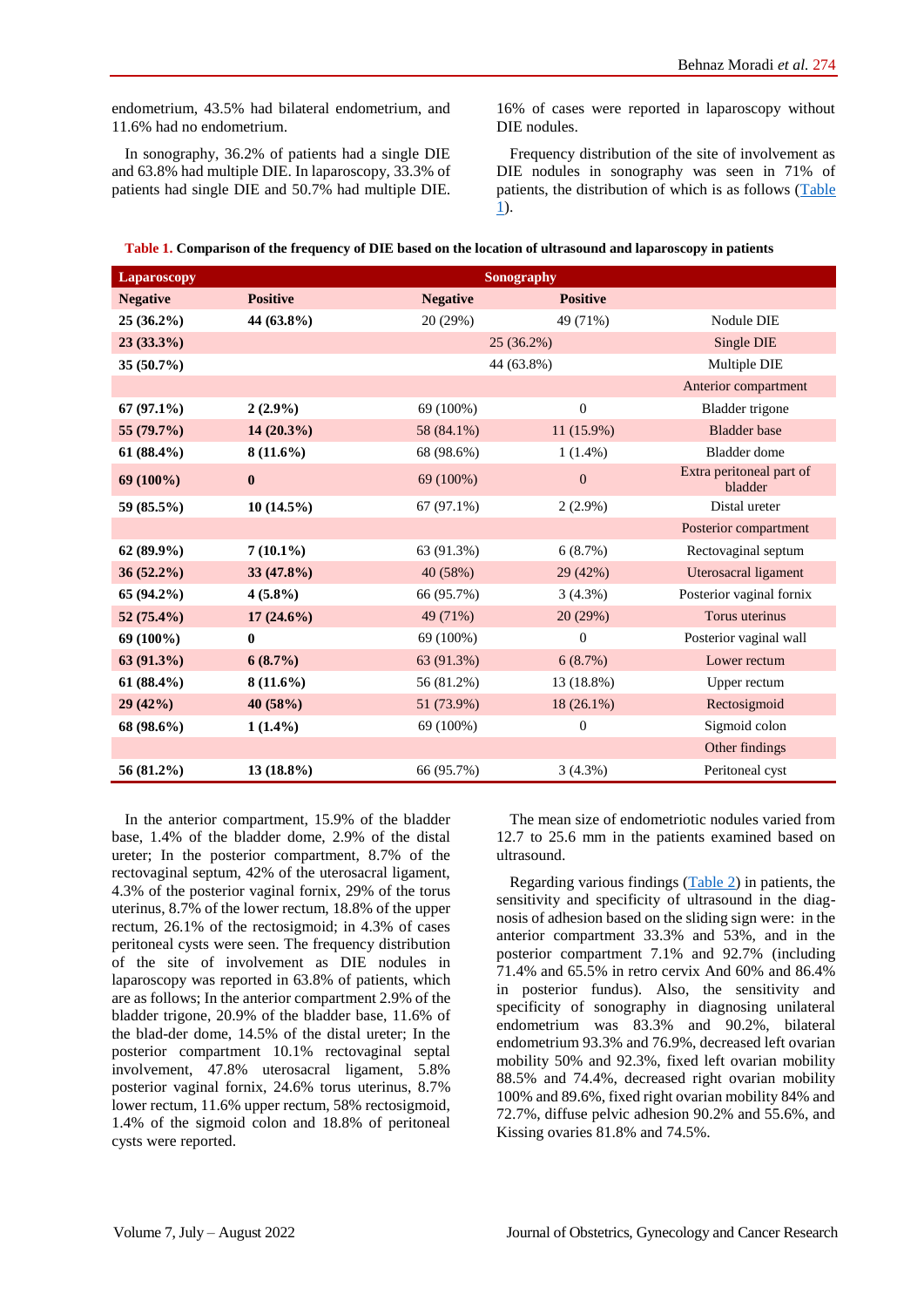| <b>Findings</b>                       | <b>Sensitivity</b> | <b>Specificity</b> | <b>Compatibility rate</b> |
|---------------------------------------|--------------------|--------------------|---------------------------|
| Adhesion in the anterior compartment  | 33.3               | 53                 | 52.2                      |
| Adhesion in the posterior compartment | 7.1                | 92.7               | 75.4                      |
| Adhesion of the recto cervix          | 71.4               | 65.5               | 66.7                      |
| Fundus adhesion                       | 60                 | 86.4               | 82.6                      |
| Unilateral endometrium                | 83.3               | 90.2               | 82.6                      |
| Bilateral endometrium                 | 93.3               | 76.9               | 84.1                      |
| Decreased left ovarian mobility       | 50                 | 92.3               | 89.6                      |
| Fixed mobility of left ovary          | 88.5               | 74.4               | 79.7                      |
| Decreased right ovarian mobility      | 100                | 89.6               | 89.6                      |
| Fixed mobility of right ovary         | 84                 | 72.7               | 76.8                      |
| Pelvic adhesions) frozen pelvic(      | 90.2               | 55.6               | 81.2                      |
| Kissing ovary                         | 81.8               | 74.5               | 76.8                      |

<span id="page-3-0"></span>**Table 2. Comparison of ultrasound and laparoscopic results of patients**

Ultrasonic and laparoscopic consistency in the diagnosis of adhesions is as follows, in the anterior compartment 52.2%, in the posterior compartment 75.4% (including 66.7% in the retro cervix, 82.6% in posterior fundus), unilateral endometrium 82.6%, bilateral endometrium 84.1%, decreased left ovarian mobility 89.6%, fixed left ovarian mobility 79.7%, decreased right ovarian mobility 89.6%, fixed right ovarian mobility 76.8%, diffuse pelvic adhesion 81.2% and 76.8% was related to kissing ovaries.

In this study, the sensitivity and specificity of ultrasound in the case of DIE detection [\(Table](#page-3-1) 3) as nodules were 88.6% and 60%, single involvement 52.2% and 71.7%, multiple involvement 54.3% and 76.5%, anterior compartment involvement including bladder base 64.3% and 96.4%, bladder dome 87.5% and 100%, distal ureter 10% and 98.3% and posterior compartment involvement including rectovaginal septum 42.9% and 95.2%, uterosacral ligament 75.8% and 88.9%, posterior vaginal fornix 25% and 96.9%, Torus uterinus 94.1% and 92.3%, Lower rectum 50% and 95.2%, Upper rectum 62.5% and 86.9%, Rectosigmoid 42.5% and 96.6%, accompanying findings such as peritoneal cyst 23.1% and 100% and tubal involvement were 43.8% and 67.6%. Ultrasound has indefinite sensitivity in the diagnosis of bladder trigone and sigmoid colon involvement but has 100% specificity.

<span id="page-3-1"></span>

| <b>Site of involvement</b> | <b>Sensitivity</b> | <b>Specificity</b> | <b>Compatibility rate</b> |
|----------------------------|--------------------|--------------------|---------------------------|
| Presence of DIE nodule     | 88.6               | 60                 | 78.3                      |
| Single DIE nodule          | 52.2               | 71.7               | 65.2                      |
| Multiple DIE nodules       | 54.3               | 76.5               | 65.2                      |
| Bladder trigone            | ---                | 100                | 97.1                      |
| <b>Bladder</b> base        | 64.3               | 96.4               | 89.9                      |
| Bladder dome               | 87.5               | 100                | 89.9                      |
| Distal ureter              | 10                 | 98.3               | 85.5                      |
| Rectovaginal septum        | 42.9               | 95.2               | 89.9                      |
| Uterosacral ligament       | 75.8               | 88.9               | 82.6                      |
| Posterior vaginal fornix   | 25                 | 96.9               | 92.7                      |
| Torus uterinus             | 94.1               | 92.3               | 92.7                      |
| Lower rectum               | 50                 | 95.2               | 91.3                      |
| Upper rectum               | 62.5               | 86.9               | 84.1                      |
| Rectosigmoid               | 42.5               | 96.6               | 65.2                      |
| Sigmoid colon              | ---                | 100                | 98.6                      |
| Peritoneal cyst            | 23.1               | 100                | 85.5                      |
| Tubal involvement          | 43.8               | 67.6               | 56.5                      |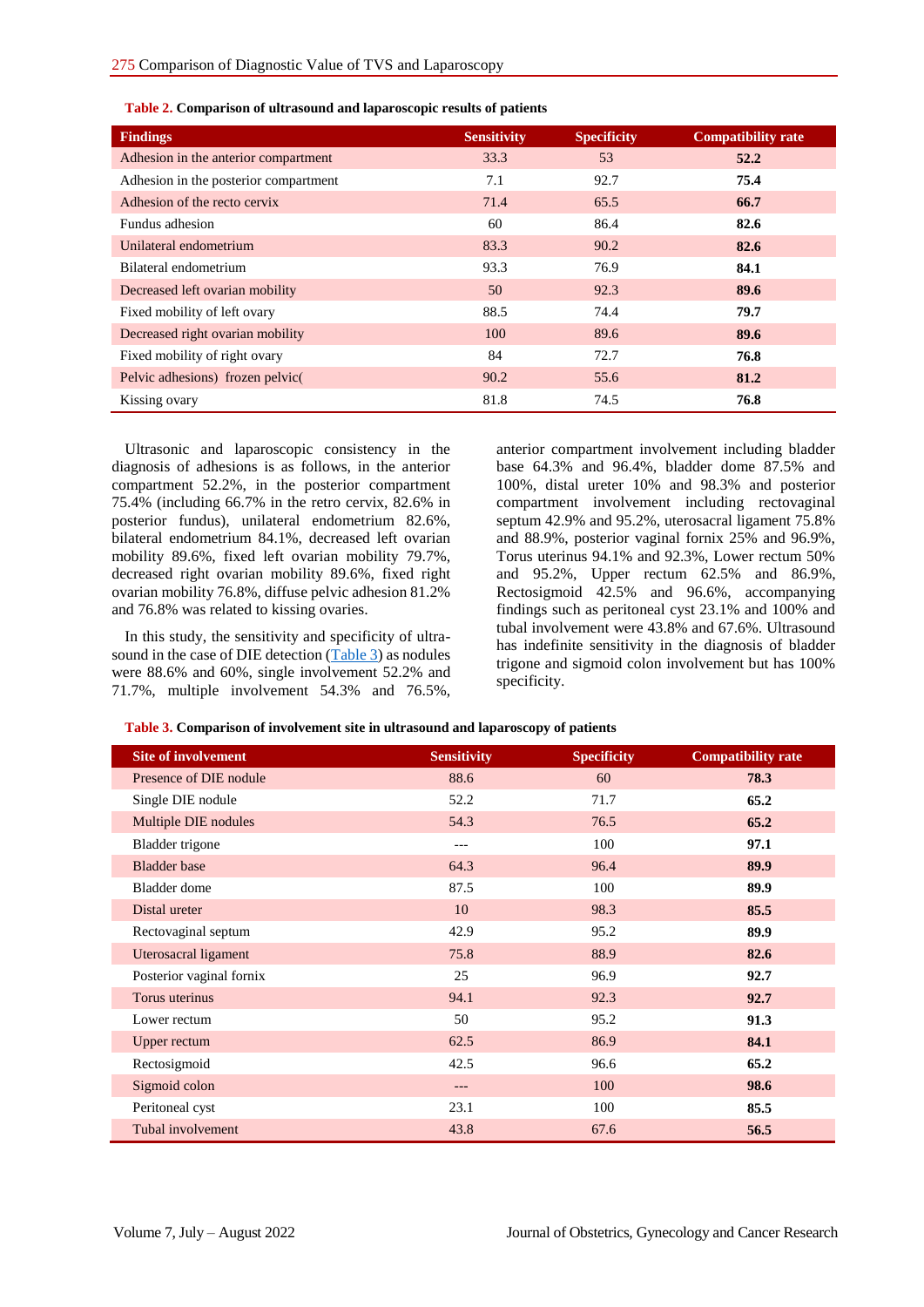Ultrasonic and laparoscopic compatibility of DIE detection as nodules were 78.3%, single involvement 65.2%, multiple involvement 65.2%, anterior compartment involvement including bladder trigone 97.1%, bladder base 89.9%, bladder dome 89.9%, distal ureter 85.5 %, Posterior compartment involvement including rectovaginal septum 89.9%, uterosacral ligament 82.6%, posterior vaginal fornix 92.7%, torus uterinus 92.7%, lower rectum 91.3%, upper rectum 84.1%, rectosigmoid 65.2%, sigmoid colon 98.6%. Accompanying findings such as peritoneal cyst was 85.5% and tubular involvement was 56.5%.

# **Results**

Endometriosis is an important cause of pelvic pain and infertility in women. Ultrasound imaging and MRI are the most common diagnostic methods for endometriosis. Ultrasound is a suitable modality for assessing the extent and spread of involvement in endometriosis patients due to its high accuracy, low cost and availability. Transvaginal ultrasound is useful in diagnosing ovarian endometrioma if it is larger than 2 cm in diameter and is more useful in diagnosing endometriosis than other ovarian cysts. Therefore, in this study, we investigated the diagnostic value of TVS in the diagnosis of pelvic endometriosis in comparison with laparoscopic evaluation in patients who were referred to the Imaging Center of Imam Khomeini Hospital and Yas Hospital of Tehran in 2018.

In this study, the sensitivity and specificity of sonography in the case of DIE detection as nodules were 88.6% and 60%, single involvement detection 52.2% and 71.7%, multiple involvement detection 54.3% and 76.5%, anterior compartment involvement including bladder base 64.3% and 96.4%, bladder dome 87.5% and 100%, distal ureter 10% and 98.3% and posterior compartment involvement including rectovaginal septum 42.9% and 95.2%, uterosacral ligament 75.8% and 88.9%, posterior vaginal fornix 25% and 96.9%, Torus uterinus 94.1% and 92.3%, lower rectum 50% and 95.2%, upper rectum 62.5% and 86.9%, rectosigmoid 42.5% and 96.6% and associated findings such as peritoneal cysts were 23.1% and 100% and tubal involvement 43.8% and 67.6%, respectively. Ultrasound is indeterminate in the diagnosis of bladder trigone and sigmoid colon involvement but has 100% specificity.

# **Discussion**

Ultrasonic and laparoscopic compatibility of DIE detection as nodules was 78.3%, follows by single involvement detection 65.2%, multiple involvement detection 65.2%, anterior compartment involvement, including bladder trigone 97.1%, bladder base 89.9%, bladder dome 89.9%, distal ureter 85.5 %, posterior compartment involvement including rectovaginal septum 89.9%, uterosacral ligament 82.6%, posterior vaginal fornix 92.7%, torus uterinus 92.7%, lower rectum 91.3%, upper rectum 84.1%, rectosigmoid 65.2%, peritoneal cyst 85.5% and tubular involvement 56.5%.

In a study by Tadros *et al.* (2016), the role of transvaginal ultrasound in the study of superficial and deep endometriosis was investigated. Sensitivity, specificity and overall accuracy of transvaginal ultrasound were calculated to be 88%, 33% and 76%, respectively. Therefore, MRI imaging was a very useful method in determining the rate of endometriosis, which is in line with the results of our research. In a study, Said *et al.* (2014) evaluated the possibility of predicting endometriosis by transvaginal ultrasound in 125 women with normal ovarian size and mean age of 29 (19 to 46 years) and the sensitivity, specificity, NPV, PPV and diagnostic accuracy of endometriosis diagnosis were 85.3%, 80.7%, 84.1%, 82.1% and 83.2%, respectively. They stated that transvaginal ultrasound is a useful method in predicting endometriosis, which is consistent with the findings of our study. In the study by Abrao *et al.* (2007), they compared the results of transvaginal ultrasound and MRI imaging (T1 and T2) in 104 patients for the diagnosis of endometriosis (rectosigmoid). Sensitivity, specificity and accuracy of the test in the diagnosis of endometriosis on transvaginal ultrasound were 98.1%, 100% and 99%, respectively. Also, the sensitivity, specificity and accuracy of the test in the diagnosis of rectosigmoid on transvaginal ultrasound were 95.1%, 98.4% and 97%. Compared to MRI, transvaginal ultrasound was slightly better in the diagnosis of endometriosis, thus it confirms our findings. Ghezzi *et al.* (2005) examined 722 premenopausal women suspected of having pelvic endometriosis. Ultrasound was performed before surgery and the diagnostic value of ultrasound in the diagnosis of ovarian cysts and endometriosis was evaluated. According to the results of the ultrasound, which showed endometriosis, 309 patients underwent laparoscopy. The results showed that the diagnosis of ovarian cyst on ultrasound was directly and significantly related to endometriosis and is one of the symptoms of this disease that is consistent with the results of our study. In a study conducted by Holland *et al.* in the UK and published in 2013, 198 women underwent TVS ultrasound and it was determined that the sensitivity and specificity for endometriosis lesions of the bladder was 100% , for ovaries 84% and 95.6% and the rectum is 33% and 98.9%, which is in line with the results of our research.

Therefore, due to the fact that laparoscopy is a surgery and imaging methods have high accuracy for diagnosing endometriosis, the need for laparoscopy to diagnose the disease is eliminated in a high percentage of patients.

# **Conclusion**

In general, it is inferred that the highest diagnostic sensitivity of TVS in cases of pelvic endometriosis is related to the involvement of the torus uterinus and bladder dome, and its highest specificity is related to the involvement of the bladder, sigmoid colon and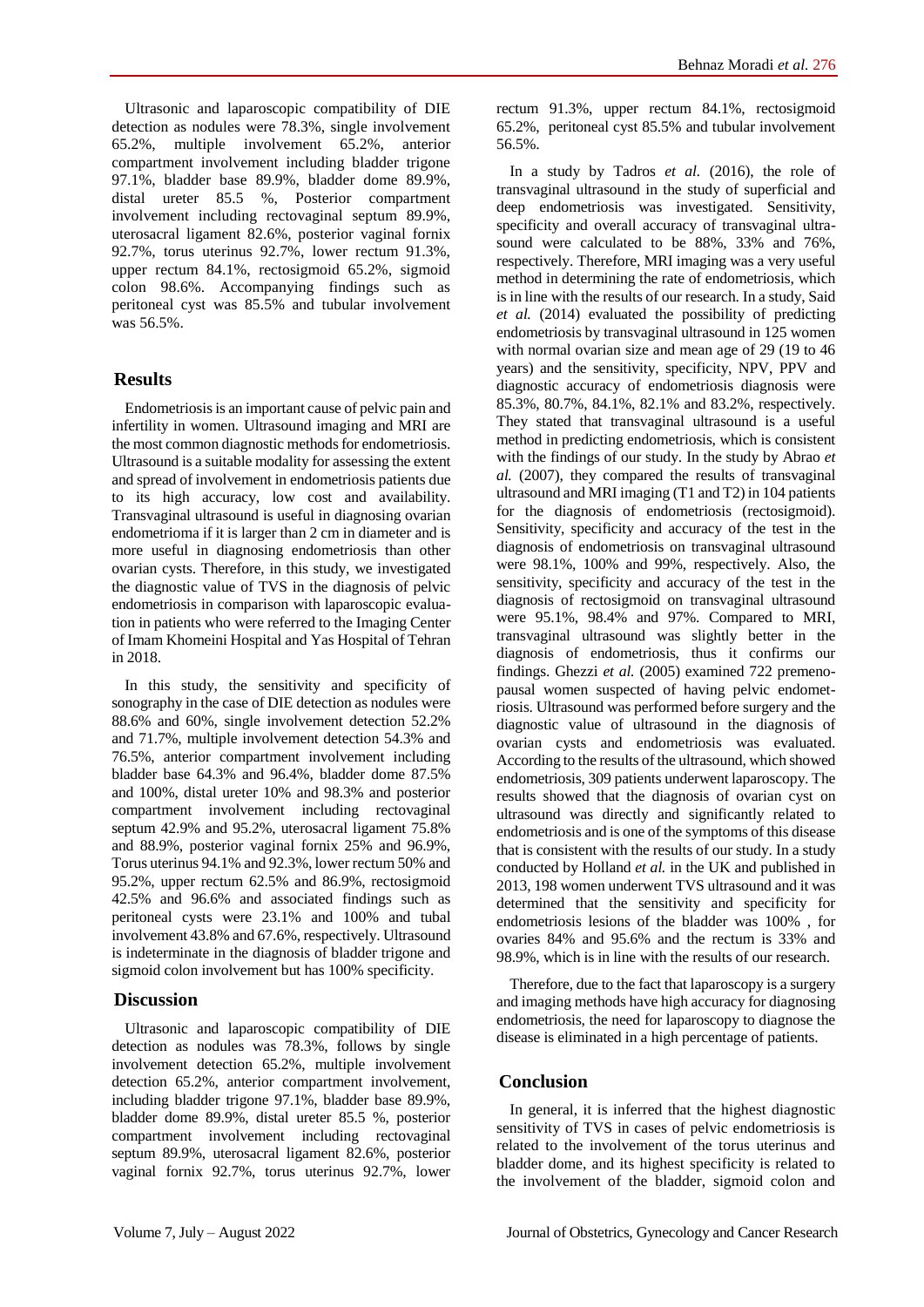peritoneal cyst, and in case of bladder trigone and sigmoid colon involvement there is the most consistency of TVS with laparoscopic evaluation. Based on laparoscopic findings, involvement of some parts of the abdomen, including the diaphragm, appendix, and serosal surfaces of the intestine, is freq-uently reported which ultrasound sensitivity is not optimal for their diagnosis and multi-modal examination and integration of MRI and ultrasound findings is needed to increase sensitivity and specificity of Imaging.

However, in the end, multicenter studies with higher sample sizes and comparison with the results of other diagnostic methods are recommended to achieve more documented results.

#### **Acknowledgments**

The present article is part of the dissertation on "Evaluation of the diagnostic value of TVS (Transvaginal sonography) in the diagnosis of pelvic endometriosis in comparison with laparoscopic evaluation in patients referred to the Imaging Center of Imam Khomeini Hospital and Yas Hospital of Tehran in 2018 "In the specialized doctoral program in 2019 with ethics code 9511282001, which has been implemented with the support of Tehran University of Medical Sciences and Health Services.

### **Conflict of Interest**

The authors declared no conflict of interest.

#### **References**

- 1. Crook D, Howell R, Sidhu M, Edmonds DK, Stevenson JC. Elevated serum lipoprotein (a) levels in young women with endometriosis. Metabolism. 1997;46(7):735-9. [\[DOI:10.1016/S0026-0495\(97\)90115-3\]](https://doi.org/10.1016/S0026-0495(97)90115-3)
- 2. Pretta S, Remorgida V, Abbamonte LH, Anserini P, Ragni N, Del Sette M, et al. Atherosclerosis in women with endometriosis. Eur J Obstet Gynecol Reprod Biol 2007;132:226-31. [\[DOI:10.1016/j.ejogrb.2006.04.015\]](https://doi.org/10.1016/j.ejogrb.2006.04.015) [\[PMID\]](https://www.ncbi.nlm.nih.gov/pubmed/16682112)
- 3. Szczepańska M, Kozlik J, Skrzypczak J, Mikolajczyk M. Oxidative stress may be a piece in the endometriosis puzzle. Fertil Steril. 2003;79(6): 1288-93. [\[DOI:10.1016/S0015-0282\(03\)00266-8\]](https://doi.org/10.1016/S0015-0282(03)00266-8)
- 4. Van Langendonckt A, Casanas-Roux F, Donnez J. Oxidative stress and peritoneal endometriosis. Fertil Steril. 2002;77(5):861-70. [\[DOI:10.1016/S0015-0282\(02\)02959-X\]](https://doi.org/10.1016/S0015-0282(02)02959-X)
- 5. Holland TK, Cutner A, Saridogan E, Mavrelos D, Pateman K, Jurkovic D. Ultrasound mapping of pelvic endometriosis: does the location and number of lesions affect the diagnostic accuracy? A multicentre diagnostic accuracy study. BMC Women's Health. 2013;13(1):1-9. [\[PMCID\]](http://www.ncbi.nlm.nih.gov/pmc/articles/PMC3815071) [\[DOI:10.1186/1472-6874-13-43\]](https://doi.org/10.1186/1472-6874-13-43) [\[PMID\]](https://www.ncbi.nlm.nih.gov/pubmed/24165087)
- 6. Viganò P, Parazzini F, Somigliana E, Vercellini P. Endometriosis: epidemiology and aetiological factors. Best Pract Res Clin Obstet Gynaecol. 2004;18(2):177-200.

[\[DOI:10.1016/j.bpobgyn.2004.01.007\]](https://doi.org/10.1016/j.bpobgyn.2004.01.007) [\[PMID\]](https://www.ncbi.nlm.nih.gov/pubmed/15157637)

7. Chapron C, Vercellini P, Barakat H, Vieira M, Dubuisson JB. Management of ovarian endometriomas. Hum Reprod Update. 2002;8(6):591-7. [\[DOI:10.1093/humupd/8.6.591\]](https://doi.org/10.1093/humupd/8.6.591) [\[PMID\]](https://www.ncbi.nlm.nih.gov/pubmed/12498427)

- 8. Salehpour S, Zhaam H, Hakimifard M, Khalili L, Azar Gashb Y. Evaluation of Diagnostic Visual Findings at Laparoscopy in Endometriosis. Int J Fertil Steril. 2007;1(3):123-6
- 9. Redwine DB, Koning M, Sharpe DR. Laparoscopically assisted transvaginal segmental resection of the rectosigmoid colon for endometriosis. Fertil Steril. 1996;65(1):193-7. [\[DOI:10.1016/S0015-0282\(16\)58051-0\]](https://doi.org/10.1016/S0015-0282(16)58051-0)
- 10. Yuen PM, Yu KM, Yip SK, Lau WC, Rogers MS, Chang A. A randomized prospective study of laparoscopy and laparotomy in the management of benign ovarian masses. Am J Obstet Gyneco. 1997;177(1):109-14. [\[DOI:10.1016/S0002-](https://doi.org/10.1016/S0002-9378(97)70447-2) [9378\(97\)70447-2\]](https://doi.org/10.1016/S0002-9378(97)70447-2)
- 11. Adamson GD, Subak LL, Pasta DJ, Hurd SJ, von Franque O, Rodriguez BD. Comparison of CO<sup>2</sup> laser laparoscopy with laparotomy for treatment of endometriomata. Fertil Steril. 1992;57(5):965-73. [\[DOI:10.1016/S0015-0282\(16\)55010-9\]](https://doi.org/10.1016/S0015-0282(16)55010-9)
- 12. Sawada T, Ohara S, Kawakami S. Laparoscopic surgery vs. laparotomy management for infertile patients with ovarian endometrioma. Gynaecol Endosc. 1999;8(1):17-9. [\[DOI:10.1046/j.1365-](https://doi.org/10.1046/j.1365-2508.1999.00235.x) [2508.1999.00235.x\]](https://doi.org/10.1046/j.1365-2508.1999.00235.x)
- 13. Nisenblat V, Bossuyt PM, Farquhar C, Johnson N, Hull ML. Imaging modalities for the non-invasive diagnosis of endometriosis. Cochrane Database Syst Rev. 2016;(2). [\[PMID\]](https://www.ncbi.nlm.nih.gov/pubmed/26919512) [\[PMCID\]](http://www.ncbi.nlm.nih.gov/pmc/articles/PMC7100540) [\[DOI:10.1002/14651858.CD009591.pub2\]](https://doi.org/10.1002/14651858.CD009591.pub2)